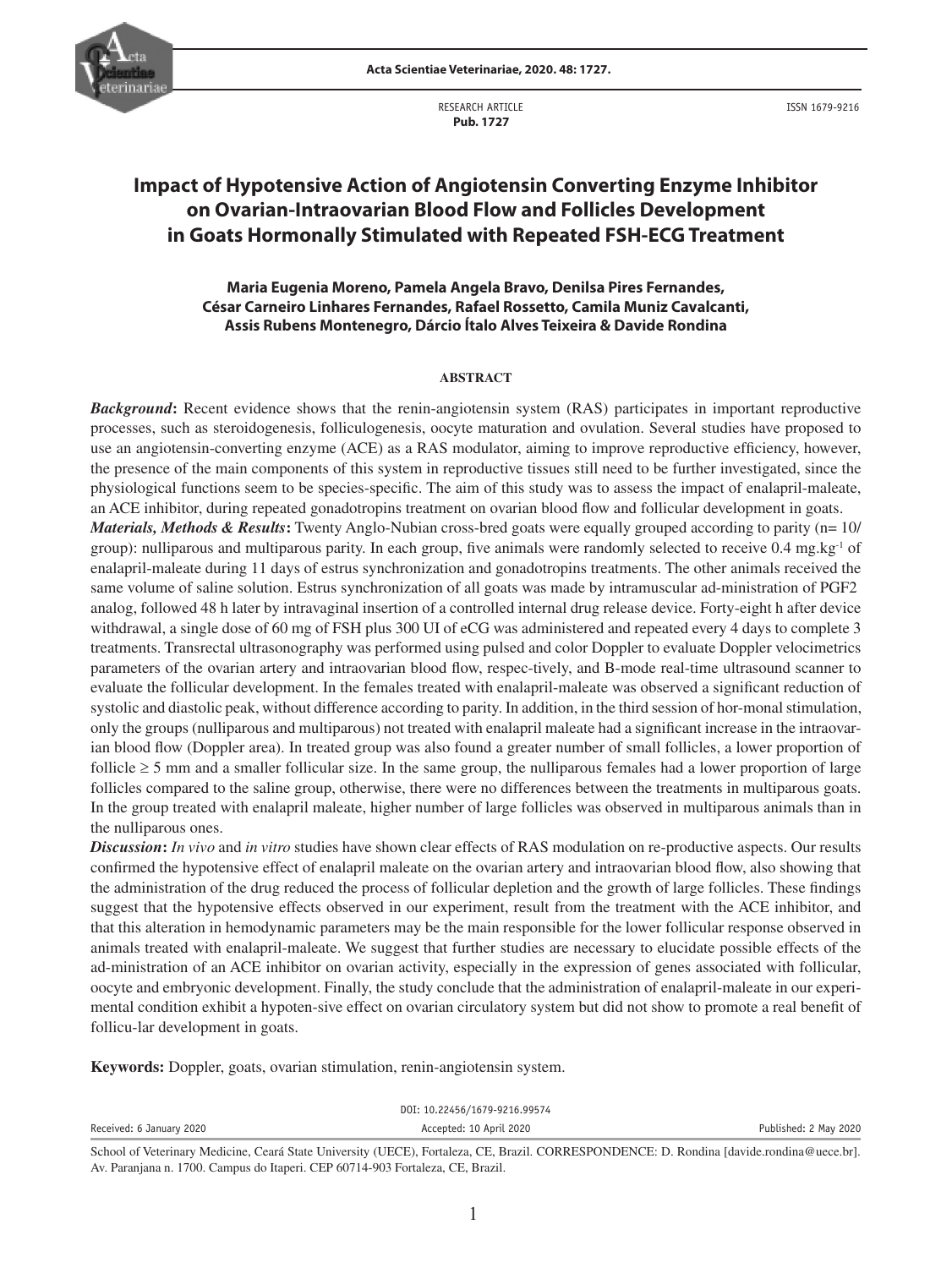## **INTRODUCTION**

#### **MATERIALS AND METHODS**

The role of renin-angiotensin system (RAS) in homeostatic balance and blood pressure regulation is well established [27], however, despite the confirmed presence of the main components of this system in reproductive tissues, the effects of these components on reproductive activity are not yet fully known [34]. Studies have reported correlations between the RAS and specific reproductive activities, such as the correlation of renin activity and use of ACE inhibitors with hormone concentration [6] and follicular development [33].

Currently, special attention has been given to Angiotensin-(1-7) (Ang-1-7) peptide. Ang-1-7 is generated from Angiotensin I or II by endopeptidases [14] and, although its production may be independent of ACE, it is known that the use of an ACE inhibitor would prevent the conversion of Angiotensin I into Angiotensin II, increasing the production of Ang-1-7 [5]. Higher levels of this peptide have been found in the follicular phases of rats [7]. Moreover, a greater presence of Angiotensin II has been observed in atrophic [8] and dominant follicles [13], showing that Angiotensin II and Ang-1-7 play a fundamental role in follicular development and atresia.

Despite the known effects on blood pressure and vasodilator activity, no study has investigated the effects of the use of an ACE inhibitor on ovarian blood perfusion in ruminants, as well as its association with the follicular development of hormonally stimulated animals. Therefore, this study aimed determinate the effect of the administration of enalapril maleate, an ACE inhibitor, on the ovarian and intraovarian blood flow and follicular development in goats during repeated hormonal stimulations.

#### *Animals and experimental design*

The present study represents an effort to investigate how vasodilator action of ACE inhibitor affect the ovarian and intraovarian blood flow system and follicular dynamic following a primary evaluation focused on embryo production and oocyte quality [4].

Twenty Anglo-Nubian adult cross-bred goats were allocated according to the order of parity (Nulliparous  $n = 10$ ; Multiparous  $n = 10$ ) in two treatments  $(n = 5$  of each treatment): Saline and Enal-ACE. All animals received a similar feeding and housing management with elephant grass chopped and concentrate to satisfy the nutrient requirement of breeding for non-dairy goats [23] and were kept in collective stalls, divided according to the order of parity, with free access to mineral supplement and water.

The animals selected to Enal-ACE group received Enalapril-maleate (Enalapril®)1 crescent doses for three days  $(0.2 \text{ mg} \cdot \text{kg}^{-1} \text{BW}$  and  $0.3 \text{ mg} \cdot \text{kg}^{-1}$ BW) of Enalapril- maleate for a total period of 6 days until reaching the dose stage at the beginning of estrus synchronization treatment of 0.4 mg.kg-1 BW [12], which was maintained for 11 days (Figure 1). The injectable solution of Enalapril-maleate was obtained from tablets that were processed in a crucible and, after maceration, diluted and homogenized in 3 ml of 9% saline solution in a vortex for 2 min. Saline treatment animals received the same volume of saline solution at 9% as placebo. Enalapril-maleate and placebo were administered subcutaneously daily, at 7 am.



**Figure 1.** Timeline of Enalapril-maleate administration, ultrasound assessment, hormones treatment and serial oocyte retrivial (OR).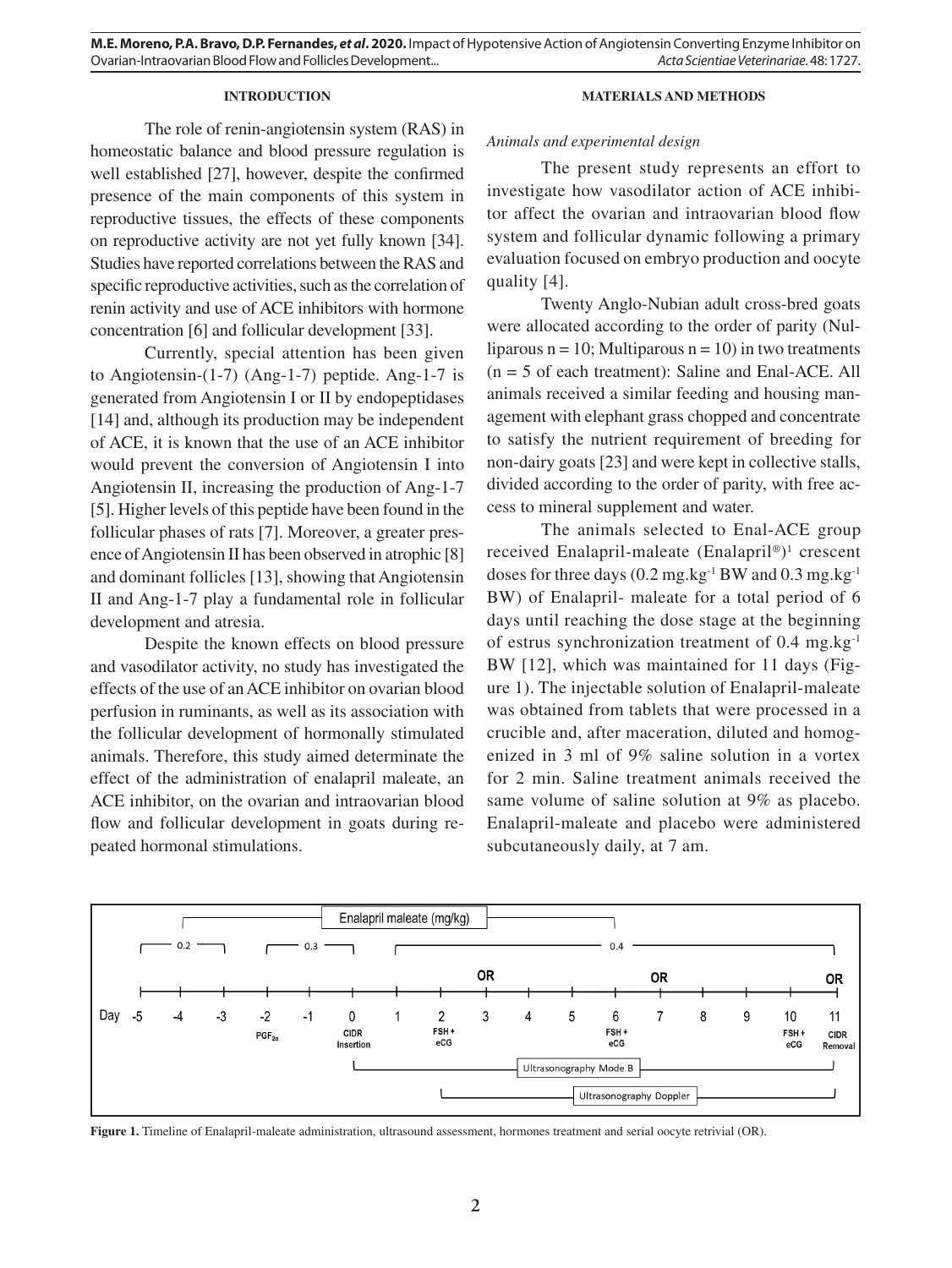## *Estrous synchronization and hormonal stimulation*

Estrus synchronization and ovarian stimulation were performed according to Gibbons *et al*. [15]. In all goats was administrated *i.m*. 1-mL (0.075mg) of a PGF2 $\alpha$  analogue (Prolise®)<sup>2</sup> and inserted an intravaginal progesterone (CIDR®) 3 48 h later. The intravaginal insert were removed after the last oocyte recovery. The follicular development was stimulated by the *i.m*. administration, at the same time, of a single dose of 60 mg of FSH (Folltropin®)<sup>4</sup> plus a single dose of eCG (300 UI, Novormon 5000®) 5 . The first FSH/eCG doses were administered 48 h after the dispositive insertion, being repeated every 4 days to complete three treatments (Figure 1). Oocytes retrieval was performed by laparoscopic ovum pick-ups 24 h after each FSH/ eCG in order to induce regression of the stimulated follicular wave.

## *Ultrasound examinations*

Transrectal ultrasonography was performed daily on all 11 days of the hormonal treatment (Figure 1). Evaluations were carried out by using the color Doppler and B-mode real-time ultrasound scanner (model Z5 VET)<sup>6</sup> equipped with a linear transrectal transducer of 7.5 MHz. Goats were restrained in a standing position and the abdominal wall was compressed to facilitate the visualization of the uterus and ovaries. The rectum was lubricated using hydrosoluble contact gel prior to insertion of the transducer; the probe was positioned perpendicularly to the abdominal wall and the bladder was identified to orientate the visualization of the uterine horns. The probe was then rotated laterally to both sides to obtain the images of the ovaries artery, ovaries and ovarian antral follicles.

## *Ovaries and follicles*

B-mode ultrasonography was performed each 24 h (each 12 h on the days of FSH/eCG administration); and used to measure all ovarian antral follicles. For measurement of structures of interest, including the growth pattern of the ovarian follicles, ultrasonographic examinations were recorded as videos, followed by the capture and measurement of images (with several different projections of ovary) using the Image J® software<sup>7</sup>, which was previously calibrated. The mean diameter (average of two dimensions, vertical and horizontal) of each identified follicle was taken from images. The follicles present in both ovaries of each female were categorized according to their di-

ameter in small (< 3 mm), medium ( $\geq$  3 < 5 mm) and large follicles ( $\geq$  5 mm) [16].

# *Intraovarian blood flow and Doppler velocimetric parameters of ovarian artery*

Each day of FSH/eGG administration and 24 h later, the color Doppler was used to determine intraovarian blood flow and Doppler velocimetric parameters of ovarian artery. The settings of the scanner (Doppler sampling frequency (PRF) = 1.7 kHZ and color gain  $= 70\%$  or just below the background noise level recorded in a motionless animal) remained constant for the duration of the study. Both arbitrary-scale [Absence (AB); Low (LO) and Moderate-high (MH) (Figure 2) and quantitative analysis of the blood flow area (ImageJ®) 7 were used to assess the intraovarian blood flow in Doppler images, as described by Oliveira et al. [24], with modifications. Briefly, in the images containing the cross-sectional area of the ovary with the strongest color Doppler signal, the ovary was out-lined manually and the total ovarian area (TA) recorded. Subsequently, the color Doppler area (DA), representing follicular blood flow was computed for each ovary. Finally, a Doppler Area percentage (DA/TA × 100%) was obtained for each day and for each goat.

To evaluate the Doppler velocimetric parameters of the ovarian arteries, the left and right ovarian arteries were localized immediately after the intraovarian blood flow ultrasound evaluation. Blood flow was determined at the most prominent color spot in the ovarian pedicle within 5 mm of the ovary base. The ovarian artery could be identified as a single vessel winding around the ovarian vein. Thus, at this location the ovarian artery blood flow waveforms were obtained by activating the pulsed Doppler function and placing the Doppler gate with a diameter of 2 mm over the colored ovarian artery. The values of resistance index, end diastolic velocity and peak systolic velocity were calculated by the spectral Doppler waveform and estimated by the mean value of the measurements from both ovaries. The angle of insonation between the Doppler ultrasound beam and flow direction in the ovarian artery was 60° [30].

## *Statistical analysis*

Data were subjected to analysis of variance  $(ANOVA)$  using the GLM procedures  $(Statistica^{\circledast})^8$ . For Doppler velocimetrics parameters the model included the main factors treatment (Saline, Enal-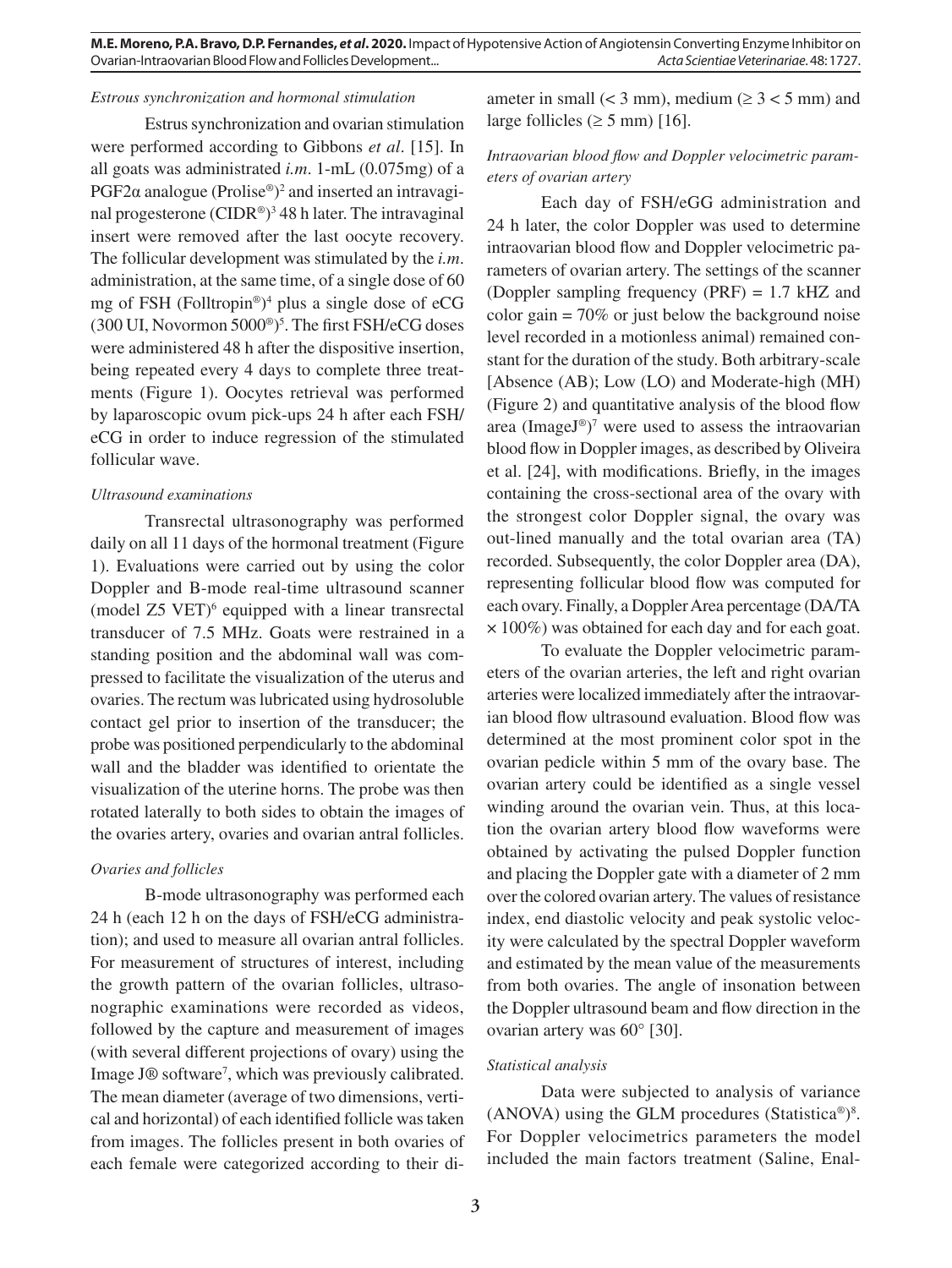ACE), parity (Nulliparous and Multiparous), number of sessions of serial hormonal stimulation (Session 1, 2 and 3) and interaction treatment vs. parity, treatment vs. number of session. For data of follicles dynamics the main effect of time (Hours from oocyte retrieval), considering as interval of assessments used for evaluating of ultrasonography type B, was added in the model and interaction treatment vs. time was also tested. Pairwise comparisons were performed by Newman-Keuls test. Frequency numbers from the arbitrary scores of Doppler blood evaluation were compared by qui square test.



Figure 2. Color Doppler ultrasonograms of goat's ovaries obtained after hormonal stimulation protocol and classified according to blood flow area in the follicular walls: Absence (A), Low (B) and Moderate-high (C) blood flow. White arrows indicate blood flow areas on the wall of antral follicles.

### **RESULTS**

#### *Doppler velocimetry parameters of the ovarian artery*

Figure 2 illustrates the results of the Doppler parameters of ovarian arteries during the three sessions of hormonal stimulation. There was a 29% reduction in the systolic peak (Figure 3 A) between the first and last sessions in the group of animals treated with enalapril maleate. In the third hormonal stimulation, the average values of the systolic (Figure 3 A) and diastolic (Figure 3 B) peaks in the goats of the Enal-ACE group were significantly lower compared to those of the animals treated with saline solution. Ovarian artery resistance index values (Figure 4) of both groups had similar values throughout the hormone protocol.

#### *Intraovarian blood flow*

Color Doppler flow imaging of intraovarian perfusion (Figure 5) showed no differences for both treatments in hormone protocol sessions 1 and 2. In the third session, only the groups not treated with enalapril maleate had a significant increase in the Doppler area. For this reason, in the last hormonal treatment (Session 3), the difference between the areas of the Enal-ACE group and the areas of the Saline group was - 39% for nulliparous animals and - 53% for multiparous animals (Figure 5).

The intraovarian Doppler signal was also measured by assigning arbitrary scores (Table 1). In the first and second hormonal treatment, a high incidence of absent or low signal was observed. In the third session, in turn, more than 60% of the ovaries analyzed in the saline group had moderate-high Doppler signal (Table 1), this value being 1.7 times higher than that observed in the ovaries of the group treated with enalapril maleate (36.8%).

#### *Follicular dynamics*

The animals treated with enalapril maleate had a follicular population with lower mean diameter (*P* < 0.001) than the Saline groups (Table 2). Figure 6 shows the average values of the maximum follicular size for each hormonal session. Throughout the hormone protocol, the animals of the Enal-ACE group were smaller  $(P < 0.001)$  than those of the Saline group.

With regard to the follicular population (Table 2), the Enal-ACE group had a higher proportion of small follicles (< 3 mm) and a lower proportion of large follicles ( $\geq$  5 mm). Significant interactions (Table 2) between the treatment and the oocyte recovery time (*P*   $= 0.01$ ), the hormonal session ( $P = 0.02$ ), and the parity group  $(P < 0.001)$  were observed in large follicles. These interactions were described separately in figures 7, 8, and 9, respectively.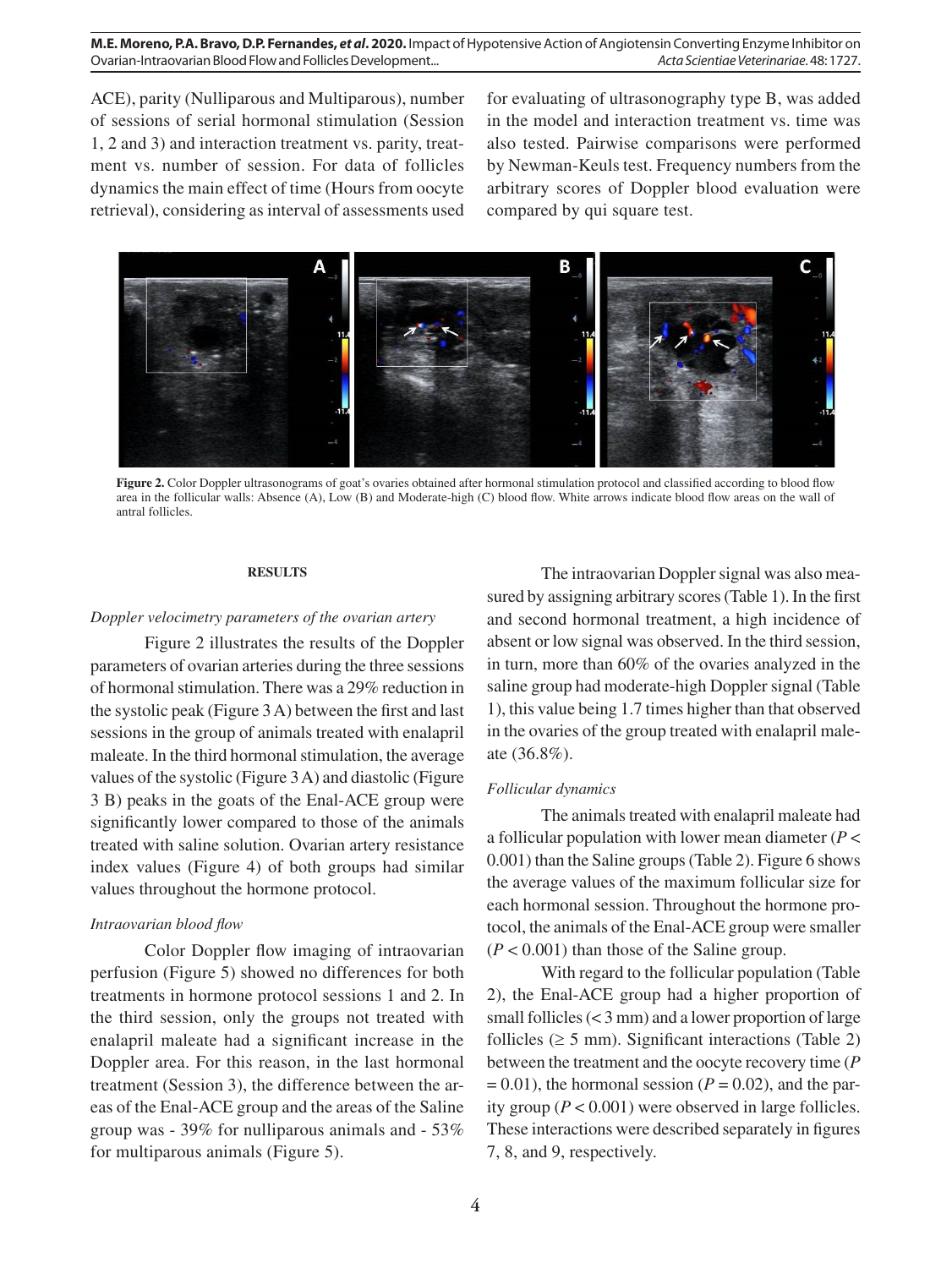**M.E. Moreno, P.A. Bravo, D.P. Fernandes,** *et al***. 2020.** Impact of Hypotensive Action of Angiotensin Converting Enzyme Inhibitor on Ovarian-Intraovarian Blood Flow and Follicles Development... *Acta Scientiae Veterinariae*. 48: 1727.



**Figure 3.** Systolic peak (A) and diastolic peak (B) of ovary artery recorded by doppler ultrasound evaluation during serial hormonal stimulation (Session  $1,2$  and 3) from saline and enalapril-maleate treated goats. a,bBars with different letters between serial hormonal stimulation differ ( $P < 0.05$ ). A,BBars with different letters between Group differ ( $P < 0.05$ ). Values are expressed as mean ± standard error of the mean.



**Figure 4.** Resistance index of ovary artery from Doppler ultrasound evaluation recorded during serial hormonal stimulation (Session 1, 2 and 3) from saline and enalapril-maleate treated goats.  $a$ ,bBars with different letters between serial hormonal stimulation differ  $(P < 0.05)$ . A,BBars with different letters between Group differ (*P* < 0.05). Values are expressed as mean  $\pm$  standard error of the mean.



**Figure 5.** Ovarian color doppler intraovarian area recorded during serial hormonal stimulation (Session 1, 2 and 3) from saline and enalapril-maleate treated goats with different parity (Nulliparous and Multiparous). a,bBars with different letters between serial hormonal stimulation differ  $(P < 0.05)$ .<br>A,BBars with different letters between Group differ  $(P < 0.05)$ . Values are expressed as mean ± standard error of the mean.

**Table 1.** Arbitrary blood flow scores (AB, LO, MH) based on color Doppler intraovarian evaluation recorded during each session of serial hormonal stimulation (1, 2 and 3) from goats with different parity and treated with enalapril-maleate.

| Treatment | Parity             | Session 1 |         |         |    | Session 2 |         |         |    | Session 3 |           |         |    |
|-----------|--------------------|-----------|---------|---------|----|-----------|---------|---------|----|-----------|-----------|---------|----|
|           |                    | $AB\%$    | LO%     | $MH$ %  | N  | $AB\%$    | LO%     | MH%     | N  | $AB\%$    | LO%       | MH $%$  | N  |
| Saline    | Nulliparous        | 38.9 ABa  | 50.0A   | 11.1 Bb | 18 | 18.8 ab   | 62.5    | 18.8 ab | 16 | $6.3$ Bb  | 31.3 AB   | 62.5 Aa | 16 |
| Enal-ACE  | Multiparous        | 26.7      | 53.3    | 20.0    | 15 | 13.3 B    | 60.0 A  | 26.7 AB | 15 | 8.3 B     | $25.0$ AB | 66.7 A  | 12 |
|           | <b>Nulliparous</b> | 61.1 A    | 33.3 AB | 5.6 Bb  | 18 | 60.0A     | 33.3 AB | 6.7 Bb  | 15 | 36.8      | 26.3      | 36.8 a  | 18 |
|           | Multiparous        | 47.1      | 35.3    | 17.6ab  | 17 | 38.9 A    | 55.6 A  | 5.6 Bb  | 18 | 15.8      | 47.4      | 36.8 a  | 19 |

Values as expressed as percentage (%) of ovaries that exhibit the arbitrary score. AB= Absence of signal color doppler; LO = Low signal of color doppler; MH = Moderate-high signal of color doppler; a,b<sub>*P*</sub> < 0.05 differences between sessions in the same score; A,B<sub>*P*</sub> < 0.05, differences between scores in the same session. N= number of ovaries evaluated.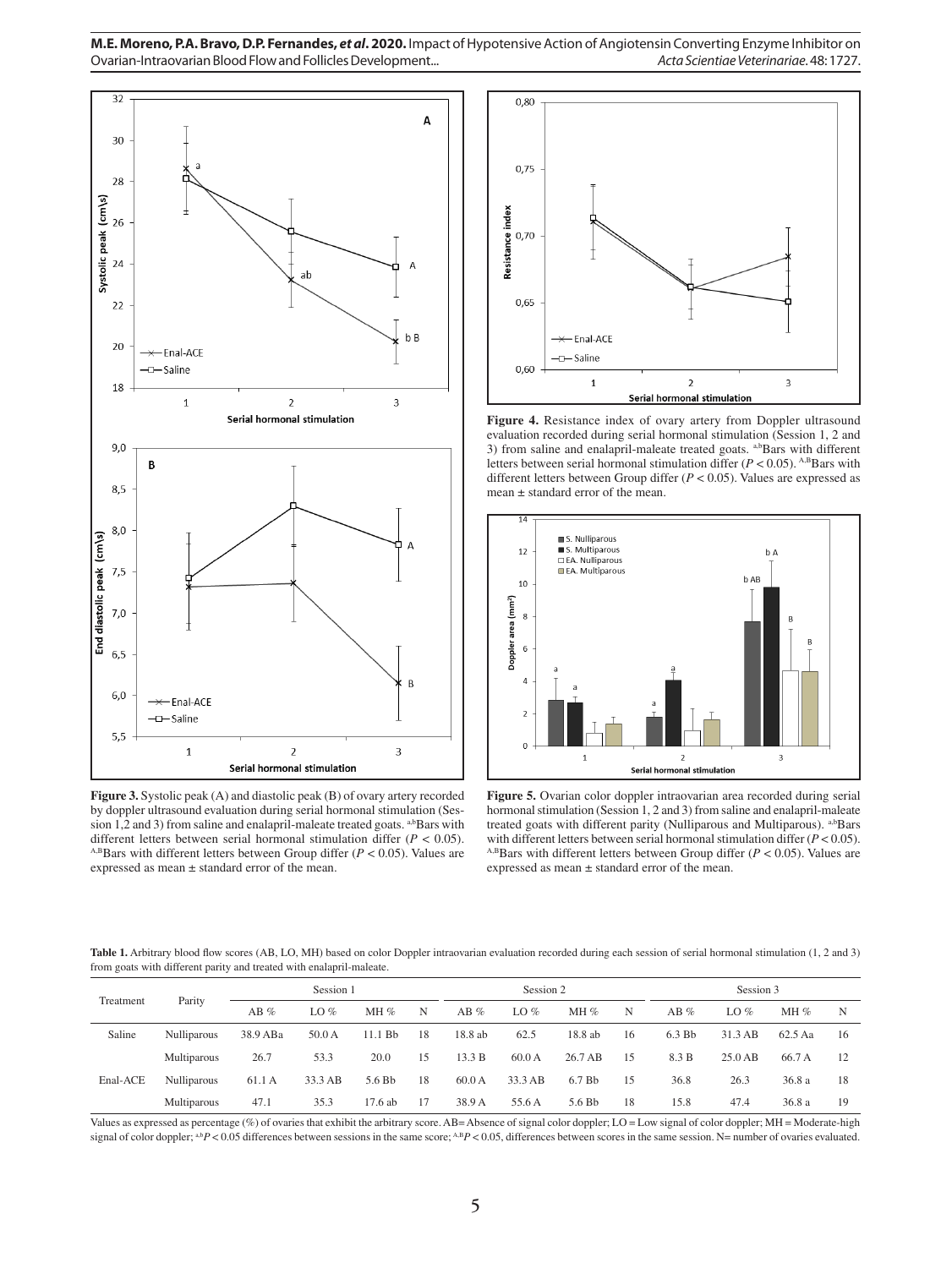| Parameter                    | N    | Treatment     | $P$ -value     |           |         |            |        |         |          |        |
|------------------------------|------|---------------|----------------|-----------|---------|------------|--------|---------|----------|--------|
|                              |      | Saline        | Enal-ACE       | Treatment | Parity  | <b>SHS</b> | Time   | TR x P  | TR x SHS | TR x T |
| Follicles $<$ 3 mm, n        | 490  | $0.8 \pm 0.1$ | $1.3 \pm 0.1$  | < 0.001   | 0.03    | <0.001     | 0.98   | 0.70    | 0.97     | 0.29   |
| Follicles $\geq 3 < 5$ mm, n | 787  | $1.8 \pm 0.1$ | $1.7 \pm 0.1$  | 0.23      | 0.22    | < 0.001    | 0.58   | 0.80    | 0.85     | 0.58   |
| Follicles $\geq$ 5 mm, n     | 387  | $1.1 \pm 0.1$ | $0.6 \pm 0.05$ | < 0.001   | < 0.01  | <0.001     | 0.02   | < 0.001 | 0.02     | 0.01   |
| Mean follicle size, mm       | 1664 | $4.5 \pm 0.1$ | $3.9 \pm 0.1$  | < 0.001   | < 0.001 | < 0.001    | < 0.01 | 0.07    | 0.47     | 0.49   |

**Table 2.** Follicular dynamics from goats with different parity and treated with enalapril-maleate.

Values are expressed as mean  $\pm$  standard error of the mean. TR= treatment;  $P =$  parity; SHS = sessions of serial hormonal stimulation; Time = hours from oocyte retrieval.

In the animals of the group treated with saline solution the proportion of large follicles ( $\geq$  5 mm) started to significantly increase 24 h before oocyte recovery (Figure 6) concomitantly to gonadotropin administration. The animals of the Enal-ACE group had statistically similar values throughout the analyzed time interval (Figure 7).

With regard to hormonal treatments (Figure 8), the number of large follicles in the Saline group increased from the second session and in the animals treated with enalapril maleate it increased from the third session. In the second and third hormonal sessions, the number of follicular structures was lower  $(P < 0.05)$  in the Enal-ACE group than in the Saline group (Figure 8).

The nulliparous females of the Enal-ACE group had a lower proportion of large follicles (Figure 9) compared to the saline group, otherwise, there were no differences between the treatments in multiparous goats. In the group treated with enalapril maleate, higher number of large follicles was observed in multiparous animals than in the nulliparous ones (Figure 9).



**Figure 6.** Maximum follicular size dynamics recorded during the serial hormonal stimulation (session 1,2 and 3) in goats from saline group (white mark and full line) or treated with enalapril-maleate (asterisk mark and grey line). Analysis of variance results for the treatment effect is represented in the figure. Values are shown as the mean of maximum follicles size measured by ultrasonography ( $n = 453$ , SEM = 0.08).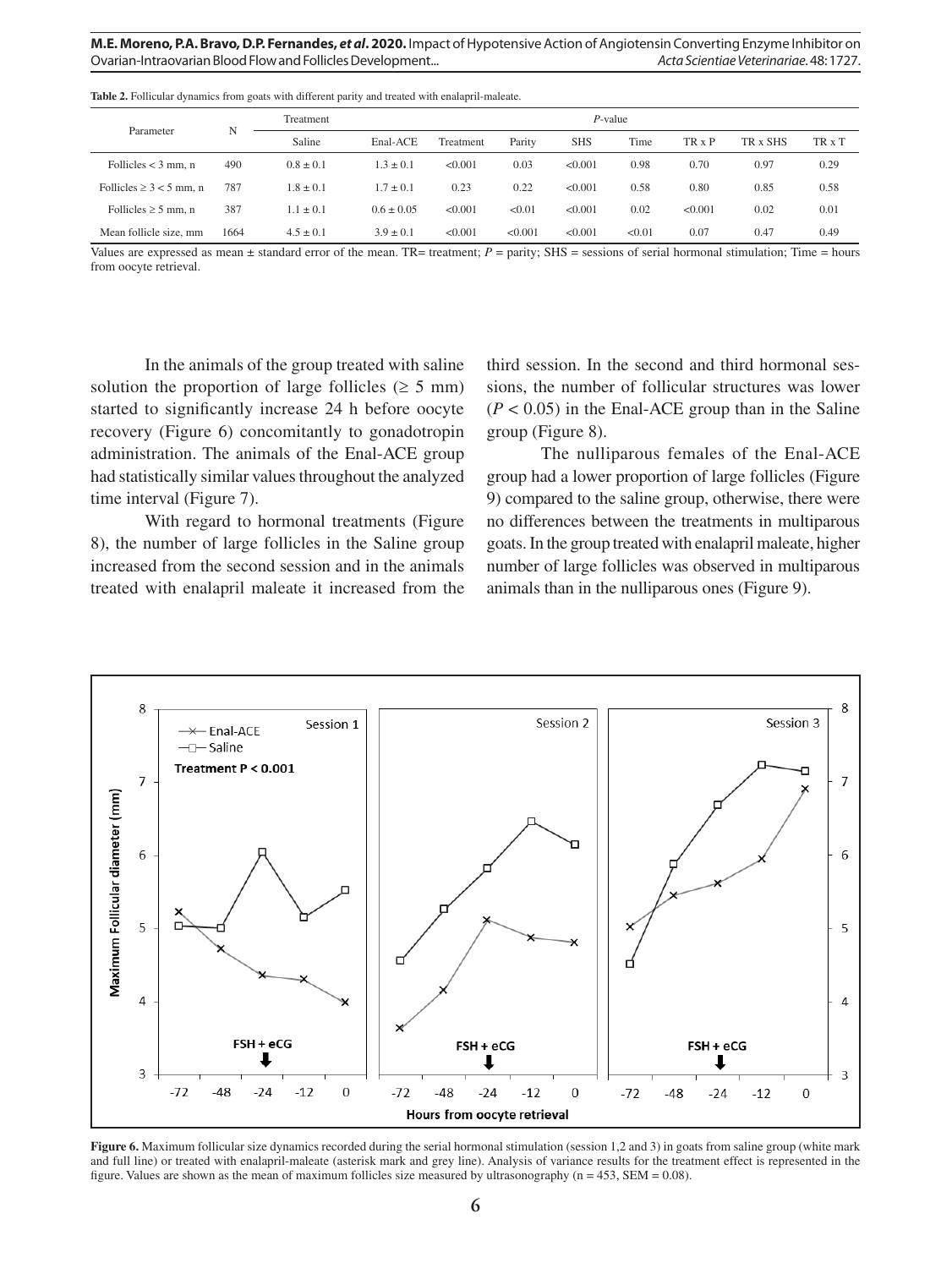

**Figure 7.** Effect of interaction Treatment vs. Time (hours from oocyte retrieval) on number of follicles with size  $\geq$  5 mm from saline and enalapril-maleate treated goats. <sup>a,b</sup>Bars with different letters between times differ ( $P < 0.05$ ). Values are A,bBars with different letters between Group differ ( $P < 0.05$ ). Values are expressed as mean ± standard error of the mean.



**Figure 8.** Effect of interaction Treatment vs. serial hormonal stimulation (Session 1.2 and 3) on number of follicles with size  $\geq$  5 mm from saline and enalapril-maleate treated goats. a,bBars with different letters between serial hormonal stimulation differ  $(P < 0.05)$ . A,BBars with different letters between Group differ (*P* < 0.05). Values are expressed as mean ± standard error of the mean.



Figure 9. Effect of interaction Treatment vs. parity (nulliparous and multiparous) on number of follicles with size  $\geq$  5 mm from saline and enalapril-maleate treated goats. <sup>a,b</sup>Bars with different letters between parity differ ( $P < 0.05$ ). A,BBars with different letters between Group differ ( $P <$ 0.05). Values are expressed as mean  $\pm$  standard error of the mean.

#### **DISCUSSION**

Several studies have shown that, beside to affecting blood pressure, the renin-angiotensin system (RAS) acts in several other organs, such as the uterus and ovaries, thus affecting important reproductive processes, such as steroidogenesis, folliculogenesis, ovulation, and pregnancy [11]. Our results confirmed the hypotensive effect of enalapril maleate on the ovarian artery and intraovarian blood flow, also showing that the administration of the drug reduced the process of follicular depletion and the growth of large follicles. The change in follicular dynamics became even more evident after the administration of gonadotropins, when it was not possible to observe a synergistic effect between follicular development and hormonal treatment.

The variability of the ovarian response to hormonal stimulation treatments in goats, such as the number of recruited follicles and oocytes collected, is considered one of the main limiting factors to achieve satisfactory results in the production of in vitro embryos in this specie. It is known that this variability depends of several factors, such as breed, age, and nutritional status of the animal [26], as well as the hormone protocol used, which vary according to the dosage and type of gonadotropin used, and the interval between administrations [28]. Thus, the control of intrinsic and extrinsic factors that affect the ovarian response has been investigated by several researchers in order to improve the efficiency of reproductive biotechnologies. In general, recent studies have recommended the use of short-term hormonal treatments and low dosage, aiming not only at improving the handling, but also at reducing the cost. Moreover, it has been demonstrated that the use of 'one-shot' treatments with follicle stimulating hormone (FSH) associated with equine chorionic gonadotropin (eCG) [15] provides satisfactory results when compared to traditional multiple-dose FSH treatments [1], thus reducing the possibility of formation of anti-FSH antibodies and the consequent decrease in ovarian response [31].

The presence and participation of various components of the renin-angiotensin system in the reproductive tract of domestic animals is known. The exogenous manipulation of this system has been manipulated in several ways, among them the use of ACE inhibitors aiming at improving reproductive biotechnonlogies in small ruminants, such as the response to estrus synchronization and superovulation and fixed-time artificial insemination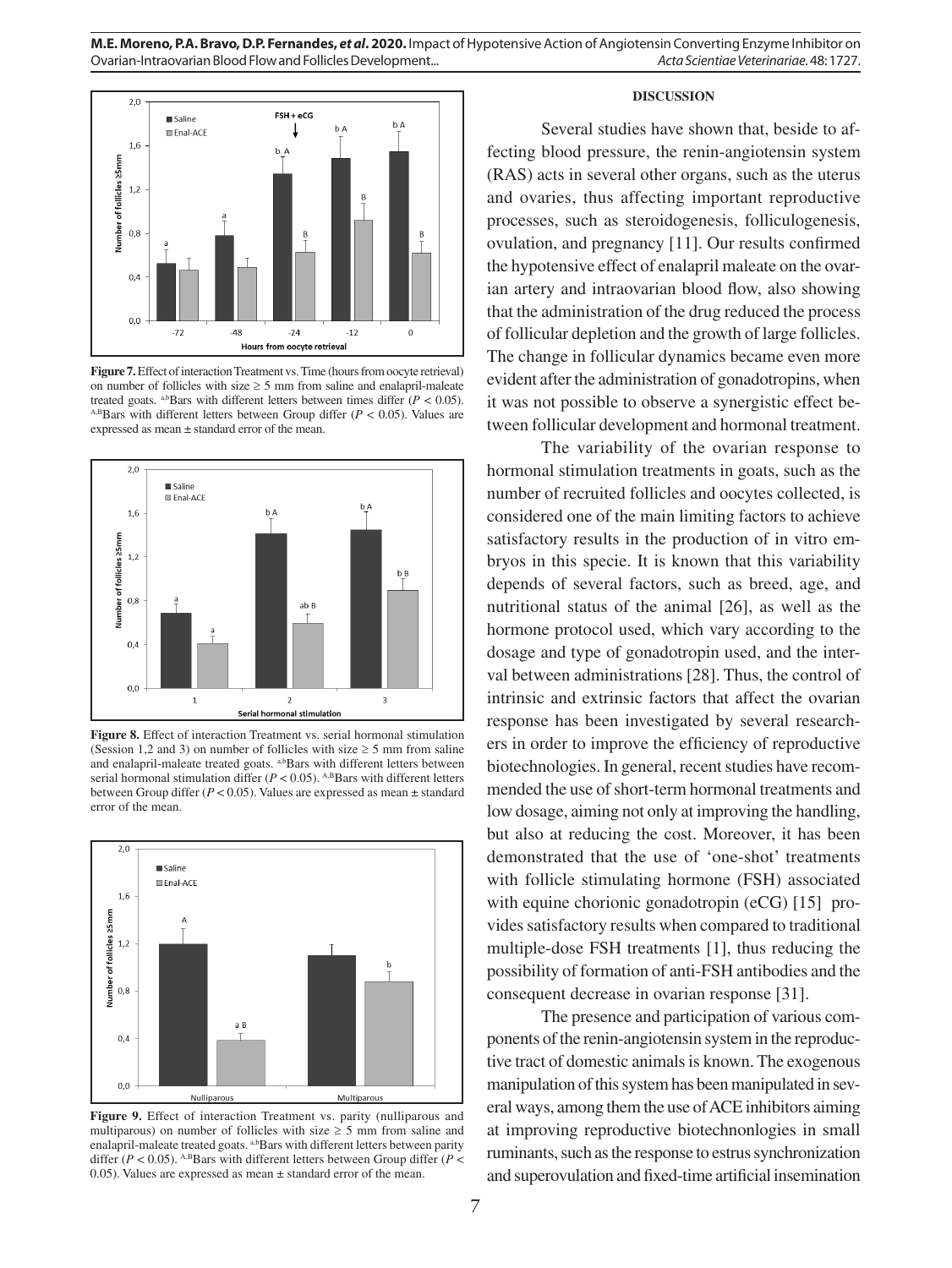(FTAI) [7,12]. In this context, the main research focus has been on the possible positive effects of Angiotensin-(1-7) peptide, which has its levels increased by the blocking of the conversion of Angiotensin I to Angiotensin II by an ACE inhibitor in important reproductive processes, such as steroidogenesis, folliculogenesis, and ovulation, since its levels are increased during the follicular phases (proestrus and estrus). Moreover, it has been demonstrated that the infusion of Angiotensin-(1-7) in rat ovaries increased the production of estradiol and progesterone, and the ovulation rate [33]. Similarly, a higher concentration of estradiol was observed in sheep subcutaneously injected with enalapril [7].

The vasodilator effects of ACE inhibitors are already well known. In sum, ACE promotes the synthesis of the Angiotensin II vasoconstrictor and increases the production of bradykinin, which increases the contractility of smooth muscle [21]. Despite this knowledge, no study had investigated the correlation between ACE inhibitors and ovarian blood flow in goats, nor their effect on follicular dynamics. In this context, B-mode and color and spectral Doppler examinations of arteries and tissues that compose the reproductive tract have been performed in order to investigate the effect of ACE inhibitors on the reproductive function of the female in many ways, from variations during pregnancy and different stages of the estrous cycle to responses to hormonal treatments and correlations with oocyte quality [9,16,30].

It is known that blood flow at the uterine and ovarian levels, measured from parameters of vascular pressure or doppler area, and the follicular pattern in the ovaries, undergo severe changes according to the estrous cycle phase in some species (mares [3]; ewes [10]; cow [17]). Moreover, studies report that a good blood perfusion of the ovarian artery [9] and follicular wall [16] is essential for the development of follicles and the production of high-quality oocytes. Oocytes included in follicles with low blood supply are likely to be exposed to fewer growth factors, gonadotropins, steroid precursors, among other nutrients considered essential for follicular development, ovulation, and oocyte maturation [25].

In the present study, the protocol for enalapril proved to be efficient in the progressive reduction of the systolic peak of the ovarian artery during the hormonal stimulation sessions but did not alter vascular resistance. The cumulative effect of the drug was clearly observed during the evaluation of intraovarian blood flow, especially when there was a marked decrease in the area and Doppler signal of the follicular walls in the third session. The pharmacokinetics of enalapril elimination can last up to 35 h, being able to maintain residual amount after treatments with 24 h interval between doses [32]. It is worth noting that although another ACE inhibitor, captopril, has already been tested on mares [3] and rabbits [2], it provides contradictory results, with increased or decreased uterine and ovarian blood flow being reported.

Studies on the changes in blood supply at the ovarian level due only to stimulatory hormonal treatments are still scarce and controversial. In a recent study, Souza *et al*. [30] compared the velocimetric Doppler parameters of the ovarian artery in goats and did not observe changes in the vascular system after a one-shot administration of 300 IU of eCG and 70 mg of porcine FSH. Honnens *et al*. [17] also found no relationship between follicular response and velocimetric Doppler parameters of the ovarian artery in a stimulatory hormonal treatment with eCG in cows.

According to Matsui and Myiamoto [19], the antral follicular development occurs concomitantly to and depends on the increase of blood flow in the tissue layer, which comprises the outer wall of the ovarian follicles. Moreover, the increase and intensity of this blood flow are closely related to the ovulatory process [18]. Taken together, these results suggest that the hypotensive effects observed in our experiment result from the treatment with the ACE inhibitor and that this alteration in hemodynamic parameters is the main responsible for the lower follicular response observed in animals treated with the drug because the females in the Enal-ACE group had a pattern of lower follicular development, mainly due to the scarce presence and diameter of large follicles.

The results on follicular dynamics supports the main hypotheses to date regarding the effects of enalapril on folliculogenesis, that they enhance follicular progress since higher ovulation rates in rats [33] and pregnancy and prolificity in goats [12] were reported in females treated with enalapril. Moreover, an increase in estradiol concentrations in animals treated with an ACE inhibitor [7,33] has been commonly reported by the experiments, which could due to the higher number or larger diameter of follicles, which was not found under our experimental conditions.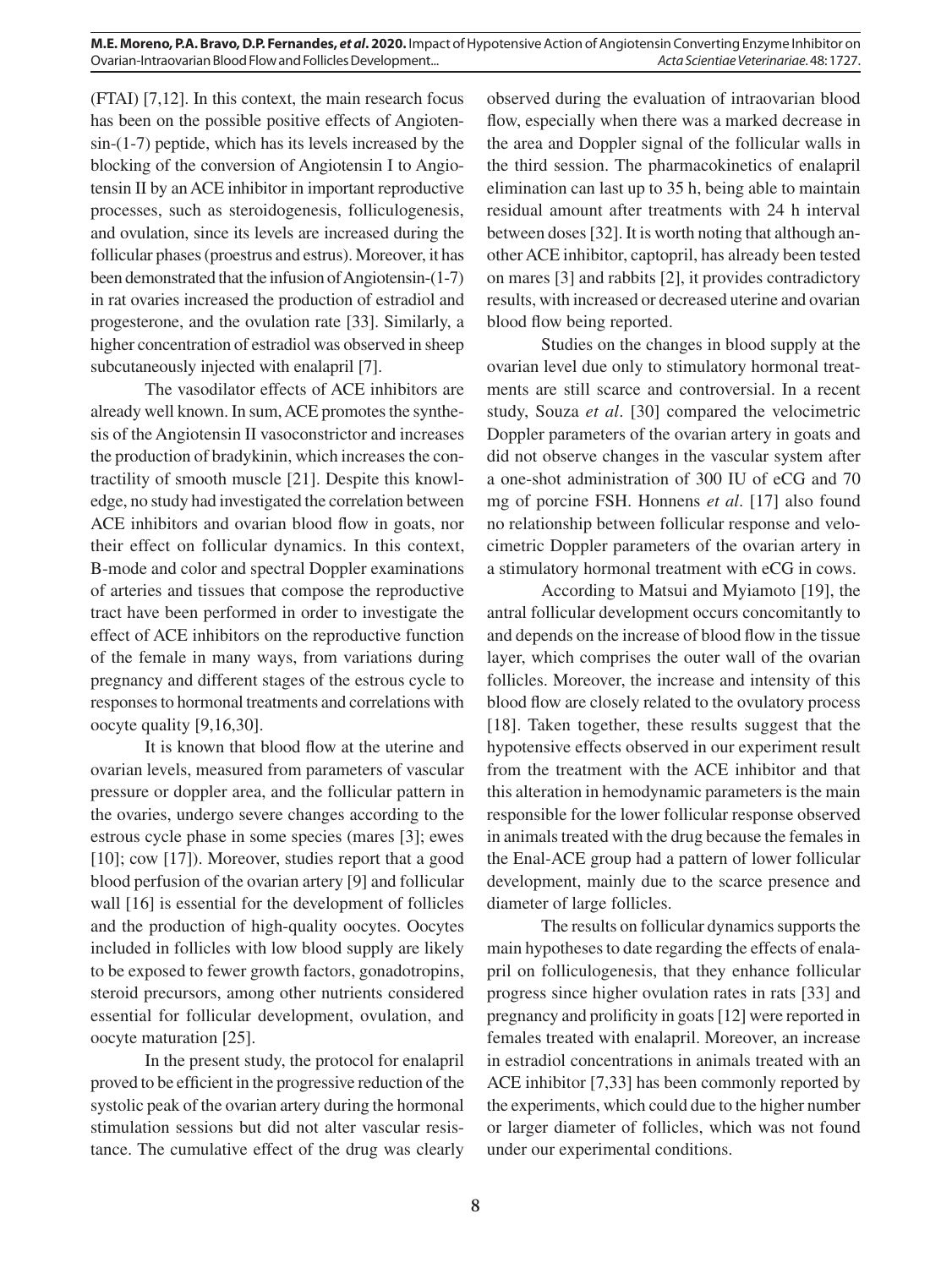Although the mechanism in which Angiotensin (1-7) influences estradiol production is not yet well understood, it is known that Angiotensin (1-7) activates phosphoinositide 3-kinase protein kinase B (PI3K/Akt) through the Mas receptor [29]. According to Mcdonald et al. [20], the activation of this pathway is necessary for the stimulatory actions of FSH on aromatase expression and on estradiol secretion. Although several studies point to positive effects of Angiotensin (1-7) on the final processes of follicular development and ovulation, it is necessary to understand the effect of different hormonal protocols on the activity and concentration of Angiotensin (1-7) during all phases of the estrous cycle. Some studies have reported a greater expression of Angiotensin (1-7) during the follicular phase. In our study, for example, the progestin implant, necessary to maintain control of follicular development, remained in the female throughout the treatment with Enalapril, including during ultrasonographic measurements. Therefore, further studies are necessary to elucidate possible effects of the administration of an ACE inhibitor on ovarian activity, especially in the expression of genes associated with follicular, oocyte and embryonic development.

#### **CONCLUSION**

The administration of enalapril maleate during 11 days of hormone treatment induced a progressive reduction in the hemodynamic parameters of the ovarian artery as well as in intraovarian perfusion. Concomitantly, there was a decrease in follicular depletion and in the proportion of large follicles, moreover a smaller follicular diameter was observed in the animals that received the drug. The change in follicular dynamics was most evident from the follicular stimulation hormonal treatment. Based on these results, we can conclude that the use of enalapril maleate as an inhibitor of the renin-angiotensin system in goats under the present experimental conditions did not provide evident advantages in reproductive terms.

#### MANUFACTURERS

1 Laboratório Teuto Brasileiro. Anápolis, GO, Brazil.

2 ARSA S.R.L. Buenos Aires, Argentina.

3 InterAg. Hamilton, New Zealand.

4 Vetrepharm Inc. London, Canada.

5 Syntex, Buenos Aires, Argentina.

6 Mindray Bio-medical Eletronics Co. Ltd. Nanshan, Shenzhen, China.

7 National Institutes of Health, Millersville, USA

8 TIBCO Software. Palo Alto, CA, USA.

*Funding***.** This work was supported by grant Proex grant No. 23038.002808/2017-56 funded by Capes\Brazil. Moreno M.E. was the recipient of a scholarship from CNPq/Brazil. Rondina D. is senior investigator of CNPq/Brazil.

*Ethical approval***.** All procedures performed in studies involving animals were in accordance with the ethical standards of the institution or practice at which the studies were conducted (Ethics Committee in Animal Experimentation of the Ceará State University, N. 01937655/2019).

*Declaration of interest***.** The authors report no conflicts of interest. The authors alone are responsible for the content and writing of the paper.

## **REFERENCES**

- **1 Baldassarre H., Wang B., Kafidi N., Keefer C., Lazaris A. & Karatzas C.N. 2002.** Advances in the production and propagation of transgenic goats using laparoscopic ovum pick-up and *in vitro* embryo production technologies. *Theriogenology*. 57: 275-284.
- **2 Binder N.D. & Faber J.J. 1992.** Effects of captopril on blood pressure, placental blood flow and uterine oxygen consumption in pregnant rabbits. *The Journal Pharmacology and Experimental Therapeutics*. 260: 294-299.
- **3 Bollwein H., Weber F., Steffen S. & Stolla R. 2004.** The effect of acetylsalicylic acid and captopril on uterine and ovarian blood flow during the estrous cycle in mares. *Theriogenology*. 61: 301-309.
- **4 Bravo P.A., Moreno M.E., Fernandes C.C.L., Rossetto R., Cavalcanti C.M., Fer-nandes D.P. & Rondina D. 2019.**  Effect of continuous administration of enalapril maleate on the oocyte quality and *in vitro* production of parthenote embryos in nulliparous and multiparous goats undergoing serial laparoscopic ovum pick-up. *Animals*. 9: 868.
- **5 Brosnihan K.B., Neves L.A.A., Anton L., Joyner J., Valdes G. & Merrill D.C. 2004.** Enhanced expression of Ang- (1-7) during pregnancy. *Brazilian Journal of Medical and Biological Research*. 37: 1255-1262.
- **6 Costa A.P., Fagundes-Moura C.R., Pereira V.M., Silva L.F., Vieira M.A., Santos R.A. & Reis A.M. 2003.** Angiotensin-(1-7): a novel peptide in the ovary. *Endocrinology*. 144: 1942-1948.
- **7 Costa A.S., Junior A.S., Viana G.E.N., Muratori M.C.S., Reis A.M. & Costa A.P.R. 2014.** Inhibition of Angiotensin-Converting Enzyme increases oestradiol production in ewes submitted to oestrus synchronization protocol. *Reproduction in Domestic Animals*. 49: 53-55.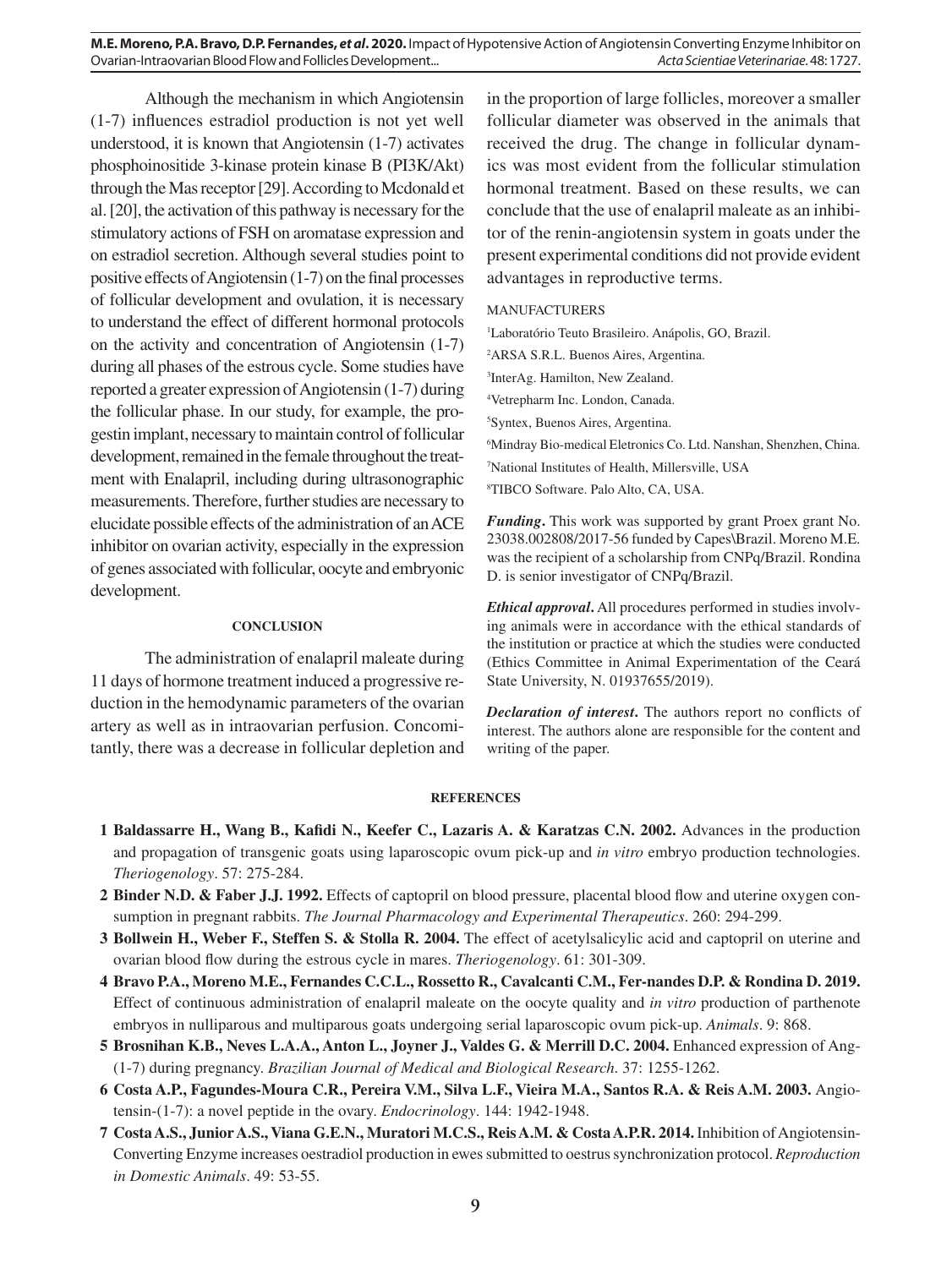- **8 Daud A.I., Bumpus F.M. & Husain A. 1988.** Evidence for selective expression of angi-otensin II receptors on atretic follicles in the rat ovary: an autoradiographic study. *Endocrinology*. 122: 2727-34.
- **9 Du B., Takahashi K., Ishida G.M., Nakahara K., Saito H. & Kurachi H. 2006.** Use-fulness of intraovarian artery pulsatility and resistance indices measurements on the day of follicle aspiration for the assessment of the oocyte quality. *Fertility and Sterility*. 85: 366-370.
- **10 El-sherry T.M., Derar R. & Bakry R. 2013.** Changes in blood flow in ovine follicles and serum concentration of estradiol 17 beta (E2) and nitric oxide (NO) around the time of ovulation in Ossimi ewes. *Animal Reproduction Science*. 138: 188-193.
- **11 Feitosa L.C.S., Viana G.E.N., Reis A.M. & Costa A.P.R. 2010.** Sistema Renina Angio-tensina Ovariano. *Revista Brasileira de Reprodução Animal*. 34: 243-251.
- **12 Fernandes Neto V.P., Silva M.N.N. & Costa A.S. 2018.** ACE inhibition in goats under fixed-time artificial insemination protocol increases the pregnancy rate and twin births. *Reproduction in Domestic Animals*. 53: 1006-1008.
- **13 Ferreira R., Gasperin B., Santos J., Rovani M., Santos R.A., Gutierrez K., Oliveira J.F., Reis A.M. & Gonçalves P.B. 2011.** Angiotensin II profile and mRNA encoding RAS proteins during bovine follicular wave. *Journal of the Renin Angiotensin-Aldosterone System*. 12: 475-482.
- **14 Forster C. & Le Tran Y. 1997.** Angiotensin-(1-7) and the rat aorta: modulation by the endothelium. *Journal of Cardiovascular Pharmacology*. 30: 676-682.
- **15 Gibbons A., Pereyra Bonnet F., Cueto M., Catala M., Salamone D. & González-Bulnes A. 2007.** Procedure for maximizing oocyte harvest for *in vitro* embryo production in small ruminants. *Reproduction in Domestic Animals*. 42: 423-426.
- **16 Ginther O.J., Gastal E.L., Gastal M.O., Siddiqui M.A. & Beg M.A. 2007.** Relation-ships of follicle versus oocyte maturity to ultrasound morphology, blood flow, and hormone concentrations of the pre-ovulatory follicle in mares. *Biology of Reproduction*. 77: 202-208.
- **17 Honnens A., Niemann H., Herzog K., Paul V., Meyer H.H.D. & Bollwein H. 2009.** Relationships between ovarian blood flow and ovarian response to eCG-treatment of dairy cows. *Animal Reproduction Science*. 113: 1-10.
- **18 Lass A. & Brinsden P. 1999.** The role of ovarian volume in reproductive medicine. *Human Reproduction Update*. 3: 256-266.
- **19 Matsui M. & Miyamoto A. 2009.** Evaluation of ovarian blood flow by colour Doppler ultrasound: practical use for reproductive management in the cow. *Veterinary Journal*. 181: 232-240.
- **20 McDonald C.A., Millena A.C., Reddy S., Finlay S., Vizcarra J., Khan S.A. & Davis J.S. 2006.** Follicle-stimulating hormone-induced aromatase in immature rat Sertoli Cells requires an active Phosphatidylinositol 3-Kinase pathway and is inhibited via the Mito-genActivated Protein Kinase signaling pathway. *Molecular Endocrinology*. 20: 608-618.
- **21 Murone C., Chai S.Y., Mueller Esterl W., Mendelsohn F.A. & Clements J. 1999.** Localization of bradikinin B2 receptors in the endometrium of rat uterus and effects of estrogen and progesterone. *Endocrinology*. 140: 3372-3382.
- **22 Nielsen A.H., Schauser K.H., Svenstrup B. & Poulsen K. 2002.** Angiotensin Converting Enzyme in Bovine Ovarian Follicular Fluid and its Relationship with Oestradiol and Progesterone. *Reproduction in Domestic Animals*. 37: 81-85.
- **23 NRC National Research Council. 2007.** *Nutrient requirements of small ruminants: Sheep, goats, cervids, and new world camelids*. Washington, DC: The National Academies Press, 362p.
- **24 Oliveira M.E.F., Feliciano M.A.R., D'Amato C.C., Oliveira L.G., Bicudo S.D., Fonseca J.F., Vicente W.R.R., Visco E. & Bartlewski P.M. 2014.** Correlations between ovarian follicular blood flow and superovulatory responses in ewes. *Animal Reproduction Science*. 144: 30-37.
- **25 Pancarci S.M., Güngör O., Atakisi O., Cigremis Y., Arı U.C. & Bollwein H. 2011.** Changes in follicular blood flow and nitric oxide levels in follicular fluid during follicular deviation in cows. *Animal Reproduction Science*. 123: 149- 156.
- **26 Paramio M.T. 2010.** *In vivo* and *in vitro* embryo production in goats. *Small Ruminal Research*. 89: 144-148.
- **27 Peach M.J. 1977.** Renin-angiotensin system: Biochemistry and mechanisms of action. *Physiological Reviews*. 57: 313-370.
- **28 Pierson J., Wang B., Neve N., Sneek L., Karatzas C.N. & Baldassarre H. 2004.** Effects of repetition, interval between treatments and season on the results from laparoscopic ovum pick-up in goats. *Reproduction, Fertility and Development*. 16: 795-799.